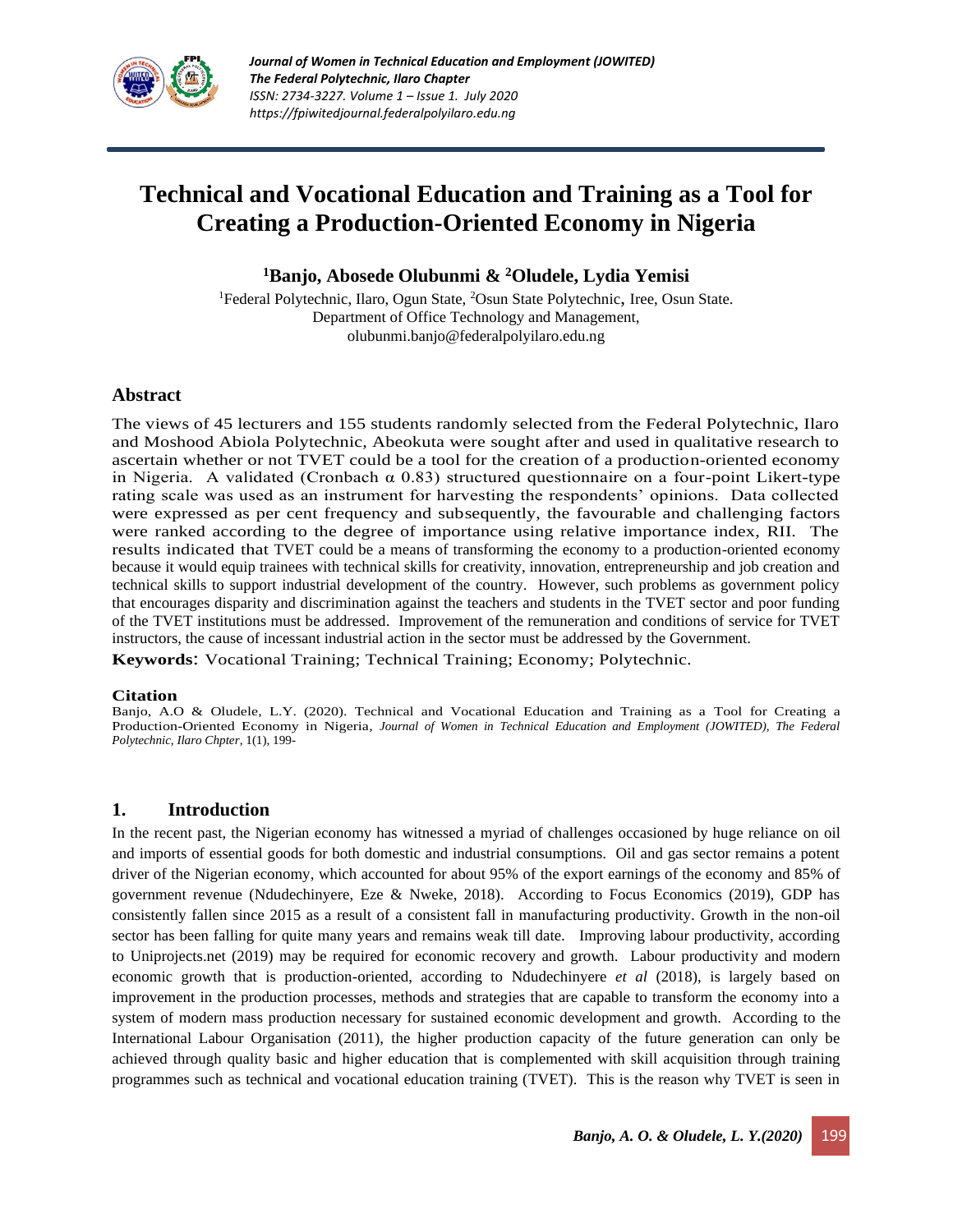

most developing and developed nations as a strategic programme necessary for developing professionals who are skilled in their various disciplines to drive a nation towards economic and technological development (Oviawe, 2018; Iro-idoro & Jimoh, 2018).

The current economic challenge facing the country, no doubt, is rooted in the state of the educational system and policies. This state of education is inundating the society with graduates that are not well trained with the mind of contributing to the economic growthofthecountryintermsofrelevantmanpowerinthemainstreamsectorssuchas science and technology, engineering, mining, construction, agriculture, and so on. There is a large number of unemployed, underemployed or unemployable youths whose lack of productive engagement threatens the security and stability of the nation (Iro-Idoro and Jimoh, 2019). Human capital expertise and specialization are acquired through the process of education in two ways. First, is through a general education programme where people get general knowledge in different subjects to prepare them for greater educational challenges in the future and secondly, through a technical oriented educational programme such as TVET, which offers the student the opportunity to learn skills and that are required to be fit in specific job roles in the labour market (Hanushek, Woessmann, & Zhang, 2011).

Oyenuga, Odunaike and Wahab (2015) identified areas of specialization in technical and vocational education to include animal production, ceramics and textile design, metalwork and fabrications, tie and dye, batik production, among others. Youths, through TVET, can assume the entrepreneurial position as, according to Alhasan and Abdullahi (2013), there is nothing that can surpass the effectiveness of hands-on training, which has been referred to as hand dexterity. Nwosu and Micah (2017) opined that TVET is a type of education that leads to the acquisition of vocational and technical skill and it is seen as one of the means to achieve economic development and self-reliance in a nation. This is the reason many countries recognize TVET as an important way of equipping their youths with skills that would enable them to live a productive life. Hence, in creating a production-oriented and dynamic economy, Nigeria needs to recognize, among other things, the place of Technical Vocational Education and Training (TVET) as a necessary tool.

Okoye and Okwelle (2013), defined TVET as a result-oriented form of education that requires intelligence and dexterity on the part of the learners. Nwosu and Micah (2017) posited that the term Technical and Vocational Education is a combination of two forms of training, that is, technical education and vocational training, that offers the opportunity for skill acquisition and development, competence in scientific engagements, vocational skill development and enhanced productivity of labour force.

United Nations Educational Scientific and Cultural Organization (UNESCO) (2015) sees TVET as the form educational process comprising education, training and skills development relating to a wide range of occupational fields, production, services and livelihoods. TVET includes work-based learning and is expected to equip learners with the technical skills needed for industrial and economic development (Ansah & Kissi, 2013; Iro-Idoro & Jimoh, 2019). It is concerned with the production of manpower who will apply scientific skills to environmental and economic problems. Hence, TVET can be regarded as a formal or non-formal programme meant to develop competent and demand-driven manpower for the industrial sector, leading to industrial and technological advancement.

The above definitions on TVET underscore the importance of the programme to creating a production-oriented economy. Okwelle and Deebom (2017) asserted that the technological development of a nation can be seen in its ability to make use of its resources for economic independence and sustenance as most countries referred to as advanced or developed countries such as China, the USA, Japan, France, inter alia practised a unique but home-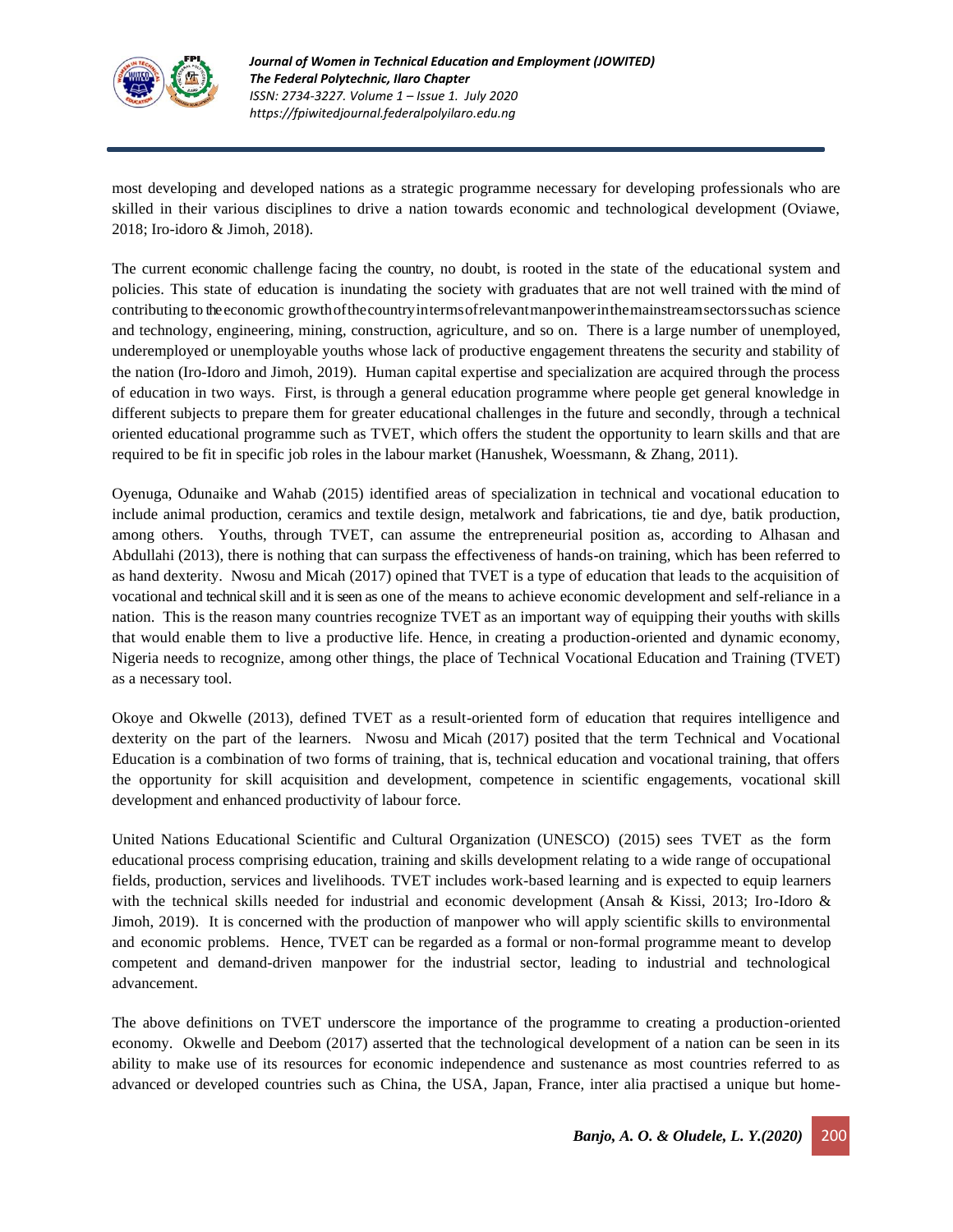

tailored TVET capable of utilizing their resources to meet its socio-economic needs with a view to creating jobs. These countries made productivity the focus of their economy with emphasis on TVET. They achieved remarkable development in industrialization through huge investment and commitment to vocational skill acquisition and technical education. This not only results in enhanced economic self-reliance of the citizenry but also contributes to the nation's gross domestic and national products.

According to Okwelle & Deebom (2017), despite the benefits of TVET as indicated in several studies, inadequacy of training facilities poses a major challenge to TVET curriculum implementation. It was argued that many equipment for training in technical skills may be out of use for long time pending order and delivery of damaged parts from country of manufacture. Masaruf (2015) observed that TVET curriculum is based on foreign model and lacks uniformity, which could be a curriculum defect. This makes TVET to always battle against the misconception of producing citizens who can only work with their hands.

In Nigeria, TVET has a very low patronage to the extent that members of public, including TVET teachers do not encourage their wards and siblings to apply for TVET programmes. This has always led to low students' morale, which consequently affects skill acquisition and productivity. Other challenges of TVET in Nigeria, according to Okwelle and Deebom (2017) include gross neglect and acute shortage of qualified teachers which shows poor attention of government towards the training programme*.* These and other factors such as poor remuneration of teachers, poor funding, etc. have been militating against the implementation of TVET in Nigeria. Therefore, the objectives of this study are to determine how TVET contribute to development of skills acquisition necessary for production-oriented economy and also to identify the factors militating against its effectiveness in making Nigeria a production-oriented economy.

## **2. Methodology**

A descriptive research design involving survey method employed the use of a structured questionnaire to gather data from the lecturers and students of two polytechnics in Ogun State, Nigeria - The Federal Polytechnic Ilaro and Moshood Abiola Polytechnic, Abeokuta. A total of 200 respondents comprising 45 lecturers and 155 students were samples selected from the population. Stratified random sampling technique was used in sample selection. A structured questionnaire on a four-point Likert-type rating scale (i.e. Strongly agree  $= 4$ , Agree  $= 3$ , Disagree  $= 2$ , and Strongly disagree  $= 1$ ) was adopted in the instrument for data collection. The questionnaire was validated by two experts in the field and its reliability was determined by the test-retest method. Pearson Product Moment reliability test yielded 0.83, which was considered high enough for the study. The factors working for and against the impact of TVET on the transformation on Nigeria economy to the production-oriented economy as expressed by the respondents were harvested and ranked using Relative Importance Index to identify the driving factors in the order of importance.

## **3. Results and Discussion**

The results in Table 1 shows per cent frequency responses of the teachers and trainees of TVET to factors believed to support the perception that technical training impacted skills required for the transformation of Nigeria economy to the production-oriented economy. The majority of respondents ranging from 85.3 to 90.0% either agreed or strongly agreed that TVET equipped trainees with technical skills for creativity, innovation, entrepreneurship and job creation and technical skills to support industrial development of the country. Indeed education that support hands-on practical exercises and skill acquisition in such trades as welding and fabrication, metal works, tie and dye making, art work, and commerce, among others has been advocated by several authors as the panacea to the problem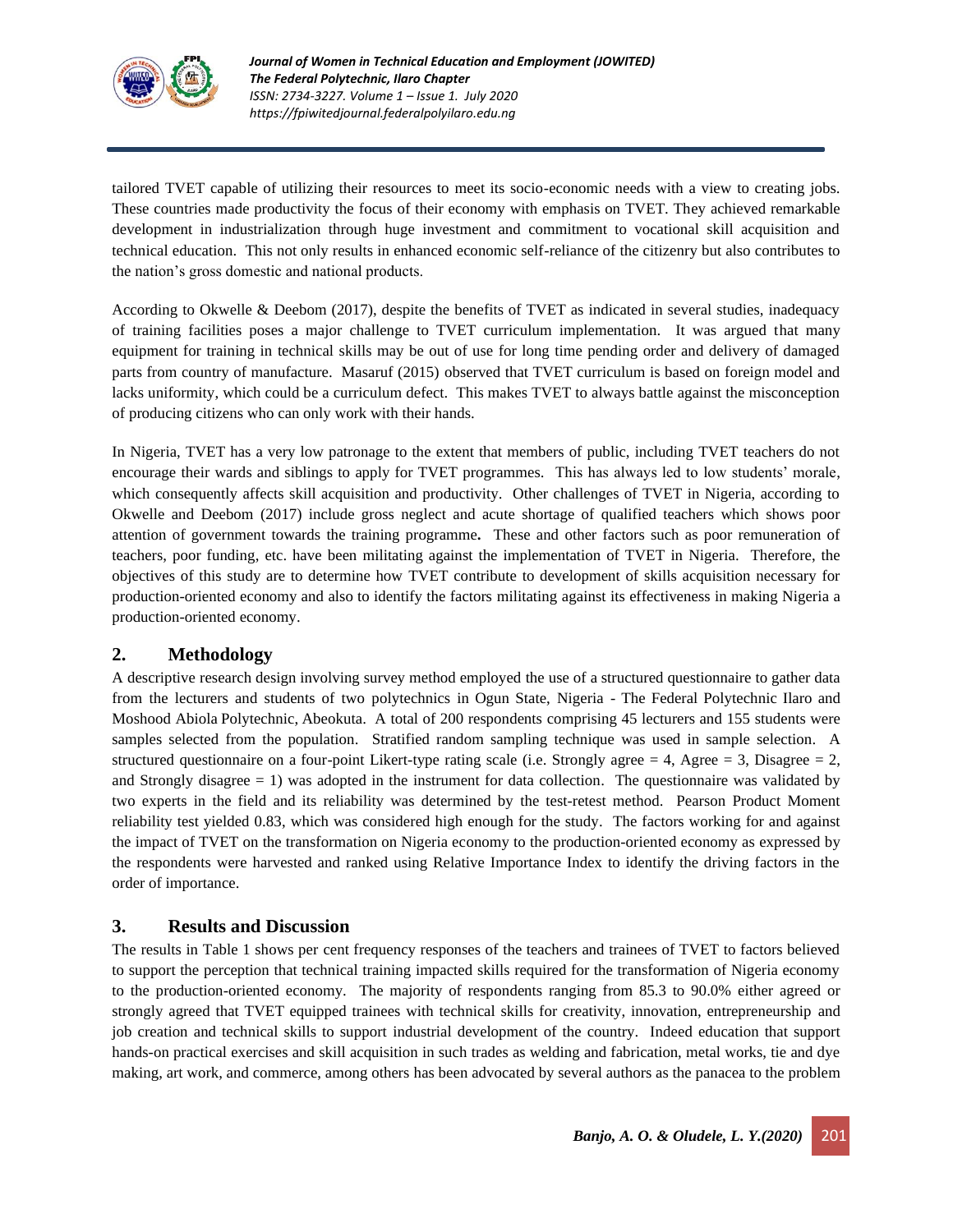

of underdevelopment of the country **(**Alhasan & Abdullahi, 2013; Okwelle and Deebom, 2017; Iro-Idoro & Jimoh, 2019**)**. Nwosu and Micah (2017) averred that TVET leads to the acquisition of vocational and technical skills necessary for economic development and self-reliance in a nation. Ansah and Kissi (2013) opined that TVET is expected to equip learners with the technical skills needed for industrial and economic development. Also, the results corroborated observations of Oyenuga, Odunaike & Wahab (2015) that identified areas of specialization in technical and vocational education to include animal production, ceramics and textile design, metal work and fabrications, tie and dye and batik production, among others. Perhaps, it was the reason for the establishment of Polytechnics in the country (Federal Polytechnic Act 1990). The object of the Polytechnic are to provide courses of instruction in applied science, engineering, management and commerce for agricultural and industrial development of the nation, among others. Furthermore, the aims of the curriculum for TVET supports skill acquisition for entrepreneurship and industrial development.

| Table 1: Per cent frequency of responses on contributions of TVET to skills acquisition necessary for creating |
|----------------------------------------------------------------------------------------------------------------|
| a production-oriented economy                                                                                  |

|                                                                                                                                                              |                          | Responses $(\% )$ |                 |                             |
|--------------------------------------------------------------------------------------------------------------------------------------------------------------|--------------------------|-------------------|-----------------|-----------------------------|
| <b>Item Statement</b>                                                                                                                                        | <b>Strongly</b><br>agree | Agree             | <b>Disagree</b> | <b>Strongly</b><br>disagree |
| TVET contributes to acquisition of productive technical<br>skills like welding and fabrication, metal works, tie and dye<br>making and art work among others | 68.0                     | 17.5              | 10.0            | 4.5                         |
| TVET equips learners with skills for industrial                                                                                                              | 68.0                     | 19.5              | 9.0             | 3.5                         |
| development<br>TVET equips learners with entrepreneurial skills, making<br>them productive and employers of labour                                           | 69.5                     | 20.5              | 8.5             | 1.5                         |
| TVET contributes to production-oriented economy by<br>equipping learners with practical skills and scientific<br>competence to enhance labour productivity   | 66.5                     | 23.5              | 5.5             | 4.5                         |
| TVET equips learners with creativity and innovativeness<br>necessary for productive contributions through practical<br>industrial training.                  | 68.5                     | 18.5              | 5.5             | 3.5                         |
|                                                                                                                                                              |                          |                   |                 |                             |

The perceptions of the research respondents shown in Table 2 indicated that the majority ranging from 81.0 to 98% either agreed or strongly agreed on the factors militating against the effectiveness of TVET in the turning around of the national economy to a production-oriented economy. The respondents opined that government neglect and low involvement in TVET through poor funding and inadequacy of TVET teachers and training facilities for curriculum development, poor remuneration and condition of service for teacher, and inappropriate and unfavourable policy on technical education militate against the functionality and effectiveness of TVET as an agent of economy transformation for industrial development. These findings support the earlier report of Okwelle and Deebom (2017) that gross neglect and acute shortage of qualified teachers which shows poor attention of government towards the training programme*.*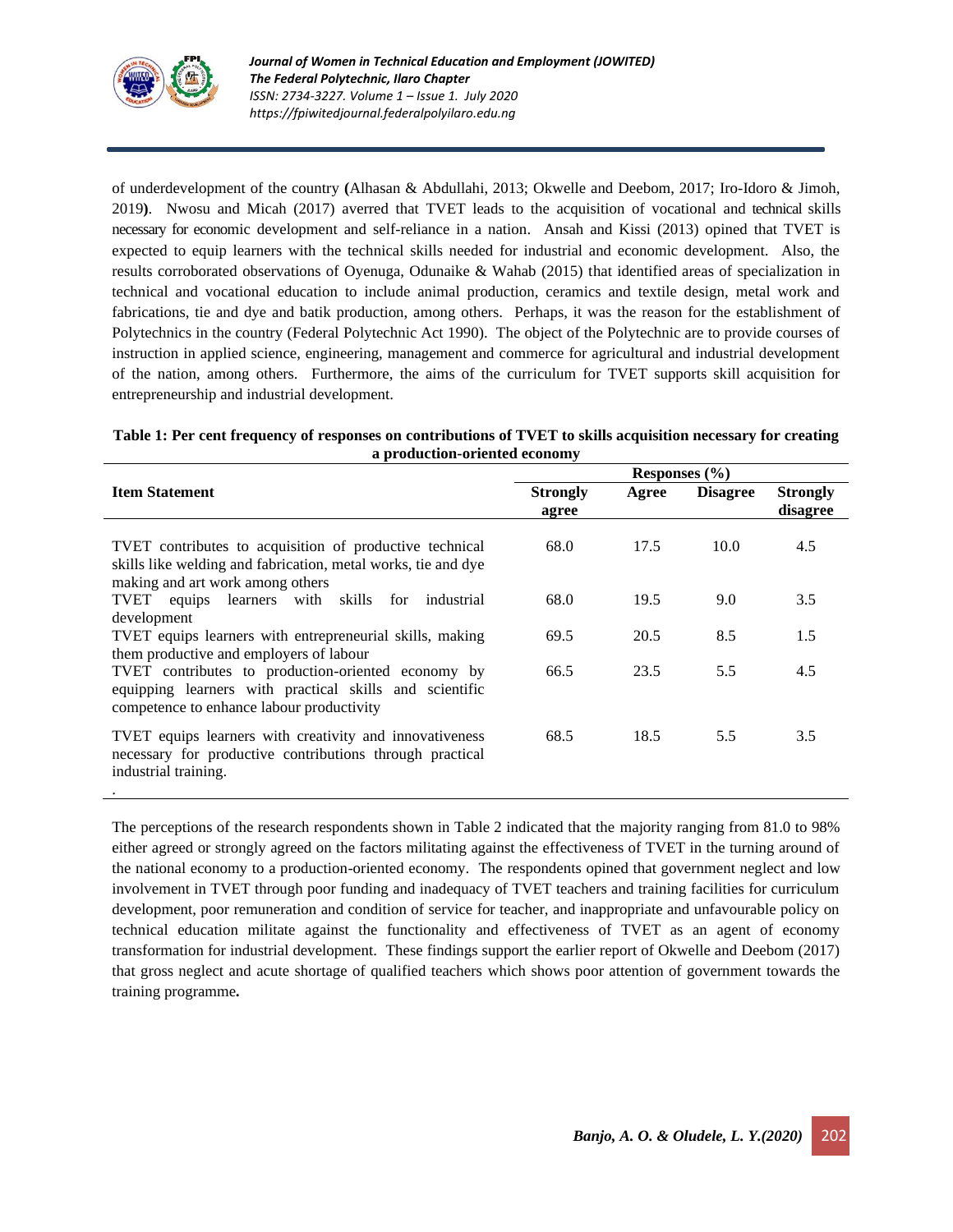

| Table 2: Per cent frequency responses on factors militating against the effectiveness of TVET in creating a |  |
|-------------------------------------------------------------------------------------------------------------|--|
| production-oriented economy                                                                                 |  |

|                                                                                           |                          |              | <b>Responses</b> |                             |
|-------------------------------------------------------------------------------------------|--------------------------|--------------|------------------|-----------------------------|
| <b>Item Statement</b>                                                                     | <b>Strongly</b><br>agree | Agree        | <b>Disagree</b>  | <b>Strongly</b><br>disagree |
| Neglect and low government involvement<br>Poor funding and inadequate training facilities | 60.5<br>70.5             | 20.5<br>25.0 | 10.0<br>2.5      | 9'0<br>2.0                  |
| Unfavourable policy (disparity and discrimination)<br>and poor public perception          | 76.5                     | 21.5         | 1.5              | 0.5                         |
| Acute shortage of qualified teachers and poor<br>training delivery                        | 59.5                     | 24.5         | 11.0             | 5.0                         |
| Poor remuneration and condition of service for<br>instructors leading to brain drain      | 59.5                     | 22.0         | 9.5              | 9.0                         |

In order to establish the degree of importance of the factors supporting TVET as agent of change in mode of economy of the country, and the militating factors according to the ratings of the respondents, the relative importance indexes were computed. Consequently, the factors were ranked, and the results is presented in Table 3. Topmost in the ranking are the assertions by the respondents that TVET equips learner with skills for entrepreneurship that make them employer of labour, and for industrial development. Also, they are confident that TVET impact skills that enhance labour productivity. The least in the order of importance is the impact of creativity and innovative skills derived from TVET. On the other hand, unfavourable government policy that encourages disparity and discrimination against the teachers and students in the TVET sector and poor funding of the TVET institutions appeared to be the most serious militating problems against the technical education. Poor remuneration and conditions of service for TVET instructors were of the least concern of the problems. These findings agreed with the views of Masaruf (2015) who noted that TVET has very low image and has always had to battle against suspicion that they provide second-class education. Besides, Okwelle and Deebom (2017) posited that gross neglect and acute shortage of teachers, as well as inadequacy of training facilities militate against effective implementation of TVET curriculum. By implication, unless the challenges are decisively dealt with, students of TVET would not be able to acquire the required skills to be self-reliant and productive for the much-desired production-oriented economy. The disparity in conditions of service and discrimination against the sector compared with the University sector had always been the cause of incessant industrial actions and low student enrolment in the Polytechnics and Colleges of Technology in the country.

|  | Table 3. Ranking of the contributing and militating factors according to relative importance |  |  |
|--|----------------------------------------------------------------------------------------------|--|--|
|  |                                                                                              |  |  |

|                                                                                                     | Relative         |
|-----------------------------------------------------------------------------------------------------|------------------|
|                                                                                                     | Importance Index |
| Supporting factors for TVET's role in economy transformation to a production-<br>oriented economy   |                  |
| TVET equips learners with entrepreneurial skills, making them productive and<br>employers of labour | 0.90             |
| TVET equips learners with skills for industrial development                                         | 0.88             |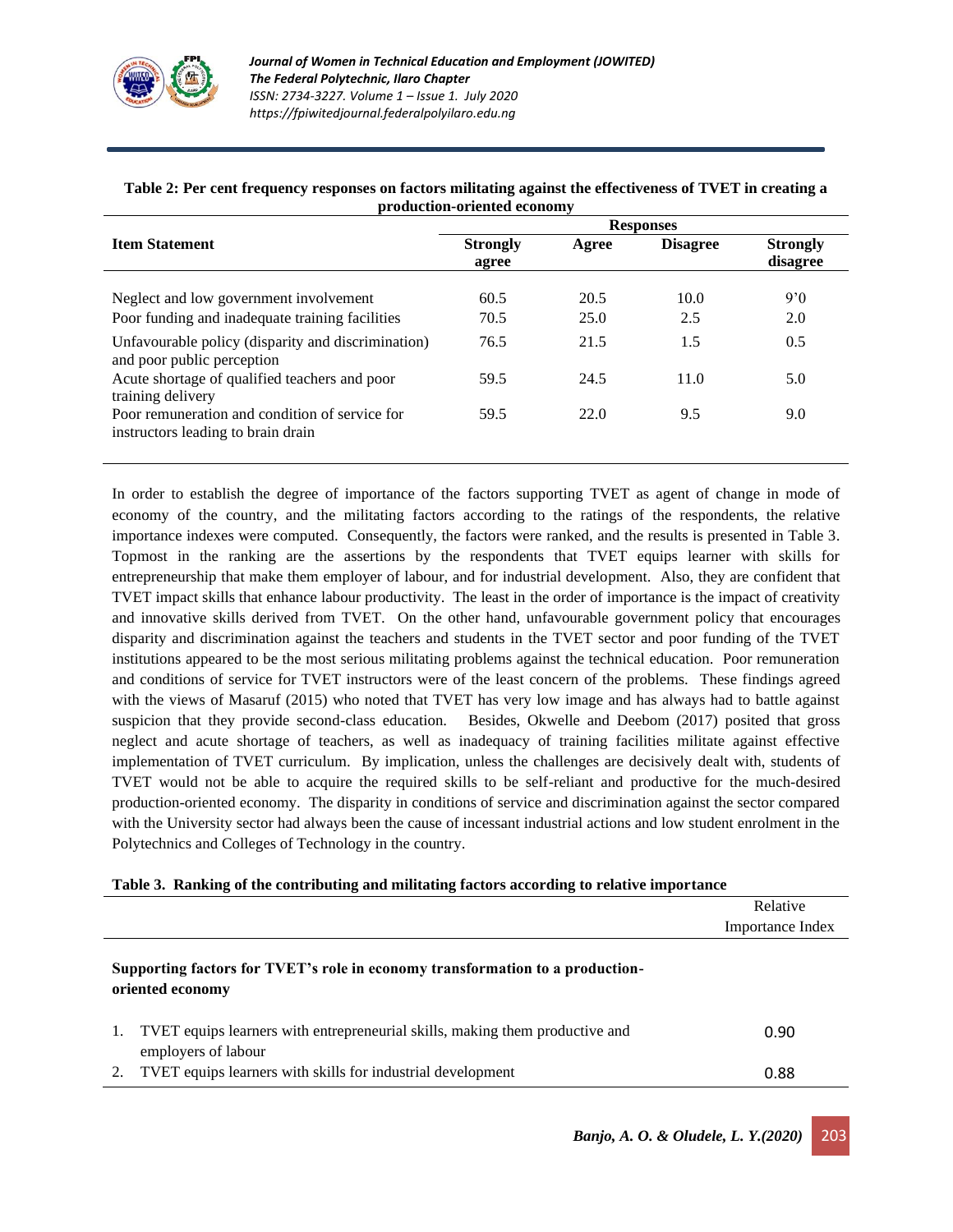

| 3. | TVET contributes to production-oriented economy by equipping learners with<br>practical skills and scientific competence to enhance labour productivity | 0.88 |
|----|---------------------------------------------------------------------------------------------------------------------------------------------------------|------|
| 4. | TVET contributes to acquisition of productive technical skills like welding and                                                                         | 0.87 |
|    | fabrication, metal works, tie and dye making and art work among others                                                                                  |      |
| 5. | TVET equips learners with creativity and innovativeness necessary for productive                                                                        | 0.86 |
|    | contributions through practical industrial training.                                                                                                    |      |
|    |                                                                                                                                                         |      |
|    | Factors militating against the TVET effectiveness in the transformation of economy to<br>a production-oriented economy                                  |      |
| 1. | Unfavourable policy (disparity and discrimination) and poor public perception                                                                           | 0.94 |
| 2. | Poor funding and inadequate training facilities                                                                                                         | 0.91 |
| 3. | Acute shortage of qualified teachers and poor training delivery                                                                                         | 0.85 |
| 4. | Neglect and low government involvement                                                                                                                  | 0.83 |

## **4. Conclusion**

It may be concluded that TVET could be an instrument for the transformation the economy to a production-oriented economy because it would equipped trainees with technical skills for creativity, innovation, entrepreneurship and job creation and technical skills to support industrial development of the country. However, such problems as government policy that encourages disparity and discrimination against the teachers and students in the TVET sector and poor funding of the TVET institutions must be addressed. Improvement of the remuneration and conditions of service for TVET instructors, the cause of incessant industrial action in the sector must be addressed by the Government.

## **References**

- Alhasan, N. U. & Abdullahi T. (2013): Revitalizing Technical and Vocational Education for youth empowerment and sustainable development. *Journal of educational and social research, 3(4), 149-154.*
- Ansah, S. K. & Kissi, E. (2013): Technical and Vocational Education and Training in Ghana: A tool for skill acquisition and industrial development. Accessed from [www.researchgate.net](http://www.researchgate.net/) on  $2<sup>nd</sup>$  July, 2019

Focus Economics (2019):Nigeria Economic Outlook. Retrieved from [www.focuseconomics.net](http://www.focuseconomics.net/) on 27th June, 2019.

- Hanushek, E. A., Woessmann, L., & Zhang, L. (2011): General Education, Vocational Education, and Labor-Market Outcomes over the Life-Cycle. NBER Working Paper No. 17504, October.
- International Labour Organisation (2011): A Skilled Workforce for Strong, Sustainable and Balanced Growth: A G20 Training Strategy. Accessed from [www.cinterfor.org.uy](http://www.cinterfor.org.uy/) on 5<sup>th</sup> June, 2019